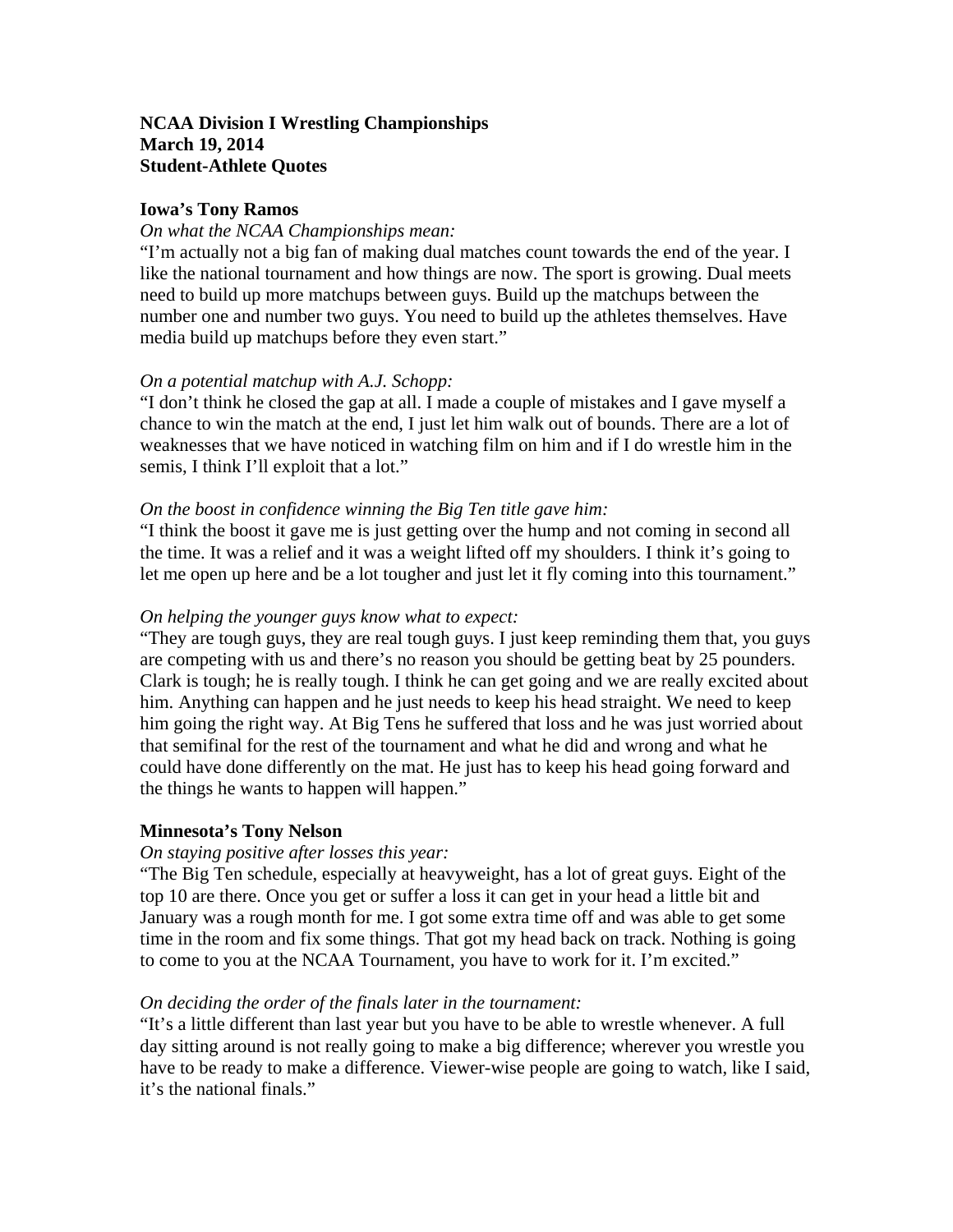## **Oklahoma's Kendric Maple**

#### *On moving up a weight class:*

"Just a scenery change. I looked at the Olympic weights and wanted to get bigger for that. I wasn't the highest for that and I wanted to not think about weight and just go out and have fun and enjoy wrestling. It's been fun."

#### *On what would be considered a success:*

"I think everybody just performing to their best abilities. We had one guy get cauliflower nose, not sure how that happened. We've had some adversity, but we're all healthy now and we're ready to go. The sky's the limit, and who knows what's going to happen? We know what our goal is."

## *On staying positive after losses this year:*

"I have a great support system at Oklahoma. I have a great family and all the fans really support me and I believe in God and that has really helped me through all the losses and dealing with adversity. Right now it's 0-0 going into this tournament."

## *On if he has a preference in who he wrestles:*

"I don't really have a preference. Obviously there are tough guys and I just have to be ready to wrestle whoever steps out on the mat. I have to use my style and not go into the style of whoever I am wrestling in the match with me. I think in the end it is just whoever shows up and performs."

## *On the challenges of moving up another weight class:*

"I would say just getting my weight up to 49 and keeping it up there. I had some times where it was down close to 141 at times. Just knowing that weight isn't an issue and going out there and being faster and being everything else technically, I think we have overcome that."

## **Oklahoma State's Chris Perry**

## *On being the last Smith/Perry to wrestle at Oklahoma State:*

"We actually have another one coming up. Coach's son is coming up in another year or two so I won't be the last. It's good to have it in OKC. I think it was in 2006 when my brother was here. I think he was third. I think he went up a weight. It's good but it's another tournament and that's how we look at it. We don't make it out to be more than it is."

#### *On staying positive after losses this year:*

"I think all great wrestlers know that the big tournaments are the ones that matter. It doesn't matter what happens during the year. If you win here, everyone forgets about those losses and I think all great wrestlers know that."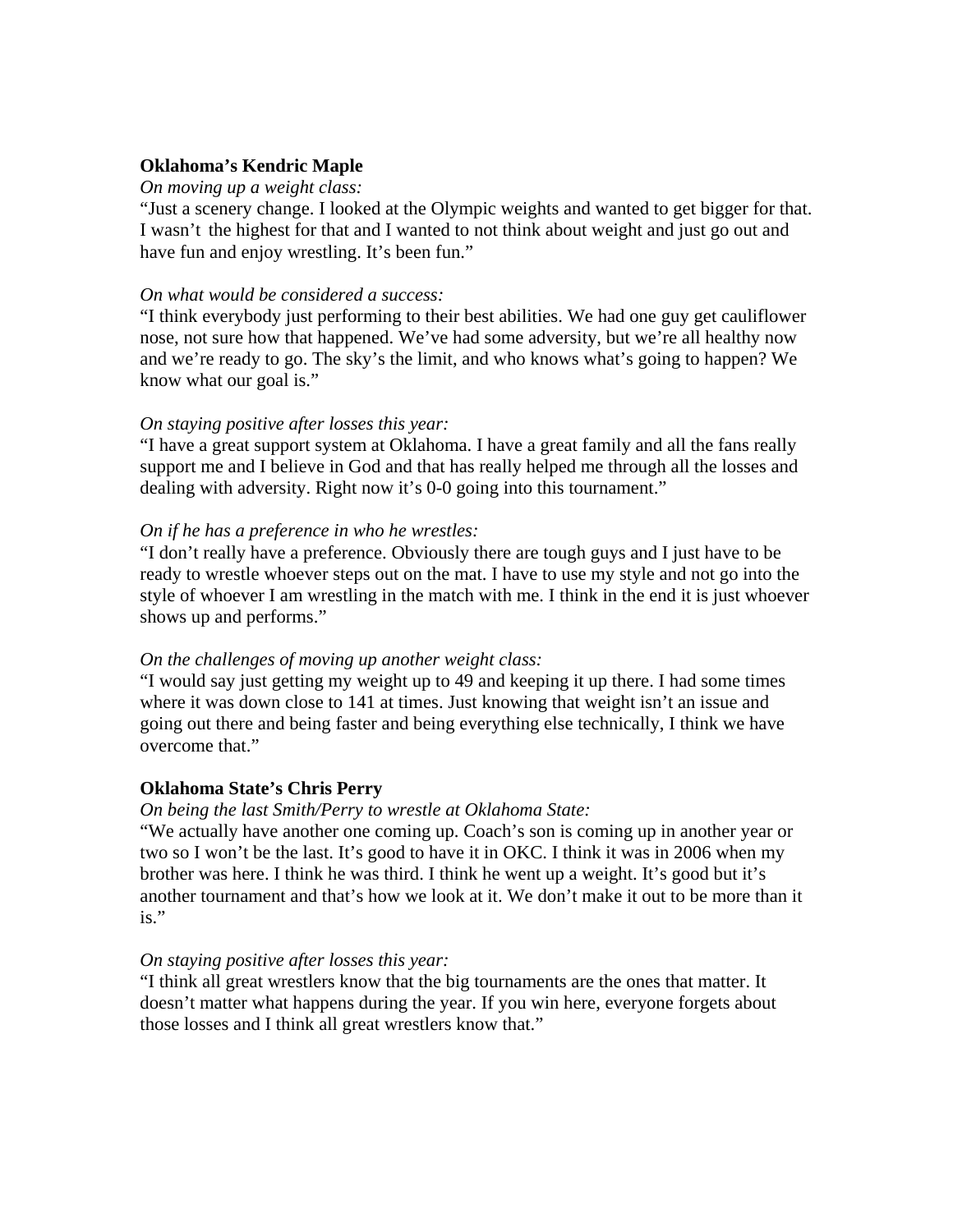## *On deciding the order of the finals later in the tournament:*

"Same thing, the order doesn't matter to me. I've wrestled first and I've wrestled last in tournaments and it just doesn't matter. You have to step out there and perform either way."

#### *On the new seeding system:*

"I haven't (given any thought to it). Every round here can be tough if you are not focused and ready to go. It doesn't matter what seed it is. Last year I think I had five of them that were close. It doesn't matter what round it is, if you are not ready to go, you are going to get beat."

## *On a potential matchup with OU's Andrew Howe here in OKC:*

"It's good, but it's what I said. You can't make a matchup that is not a match. Everyone might want to see it but you can't make it. It's not there yet. You have to take one match at a time and get ready. If we meet up again, so be it. I'll be excited.

## **Penn State's David Taylor**

#### *On coping with the expectations and pressure:*

"It's not necessarily pressure -- it's an opportunity. We have an opportunity to go out there and do some special things. Like Tony (Ramos) said, we have 10 guys on our team and 10 guys at nationals and ten guys who can go out and compete and do something we've wanted to do our whole lives. If you think about it, no matter how you shape it, we're just excited. This is the national championship. It's something that happens once a year. For me, this is the last one, and I've gone out and wrestled my whole life."

## *On going through the journey with teammate Ed Ruth:*

"I guess the biggest thing is thinking back to how grateful I am that I chose Penn State and how grateful I am that Ed Ruth and I are on the same team at the same time and having each other and pushing each other the last four years. I can start naming guys that have contributed to the success of our team and it'd be an endless list. I'm just really lucky to be around a lot of great people. I think Ed and I both and every other guy, we just want to go out and enjoy the times we have to compete this weekend. I think good things are going to happen for us."

#### *On what the NCAA Championships mean:*

"I think duals says a lot about the team and matching up against one other team and determining who the best team is. But wrestling is growing. There were over 10,000 people at the Big Ten wrestling championships. I think national championships and that kind of stuff should be decided from the biggest fans, and I think whatever we're doing is working right now and I don't see a reason to change that."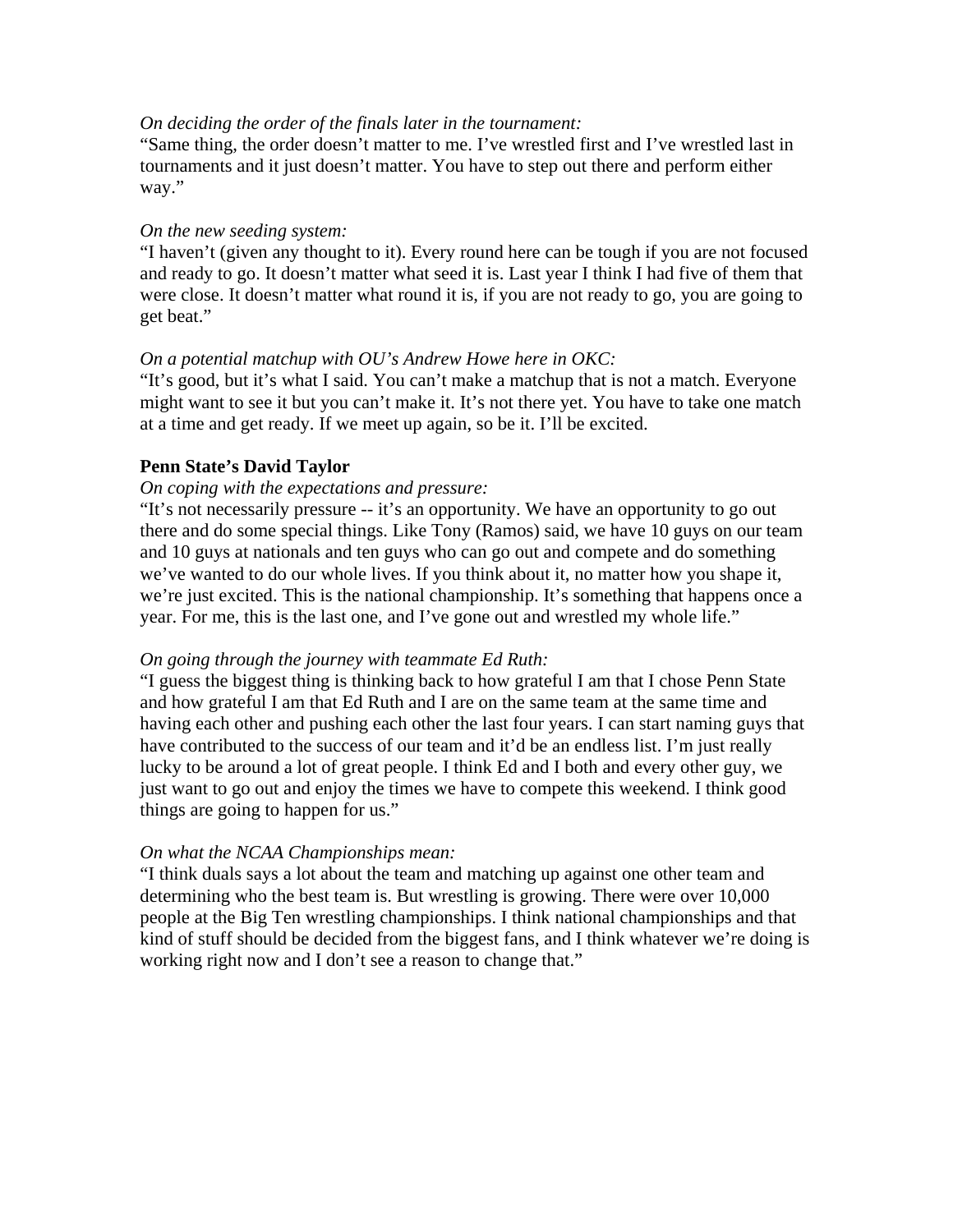## *On deciding the order of the finals later in the tournament:*

"I think that it's good for wrestling if you have exciting matches throughout the finals, but with that said, it's the NCAA finals. You don't need to change the order that often. It's been set for a really long time and you have great competitors at every single weight, but it just adds a little something extra when you are wrestling to try and be that last match. It's pretty exciting and it's something that you don't forget."

## *On the pressure of being on of the last undefeated favorites:*

"I have been wrestling for a really long time and, like every single guy here, you envision yourself here, in a big team race and getting your hand raised in front of a lot of people. I think every great competitor enjoys that. That's one thing about being at Penn State – people's eyes are always on you and I have had eyes on me for my entire career. It is just something I can't think too much about and I just have to focus on what I've been doing for my entire life – going out there and shaking hands and then wrestling as hard as I can for seven minutes and then shake the guy's hand and walk off and be ready for the next one. I have five matches left to do that and that is all I can really focus on at this point."

## **Iowa Head Coach Tom Brands**

## *Opening Statement:*

"We're excited to be here, and there's no question about that. We've got to be tough for three days and I think that's a pretty comprehensive formula across the board for all of our guys. They believe and we believe in them."

## *On the seeding:*

"Here's the thing ‐‐ with the qualifying rules changed, there's no question that the brackets are deeper. I don't look at it as they did anything wrong. I think they put some weight in some areas on some guys. I think they did the best job they can do. It's tough. Are there any clear-cut number one's out there? I think there were some, but there's always an argument for the two guy to be number one or in (Iowa State's Kyven) Gadson's case, the five guy. I think they have a reason of what they did, and I think it was purely motivated."

# *On Iowa opening eyes at the Big Ten tournament:*

"We feel good about ourselves. We feel good about our team as coaches. I don't know how many eyes we opened at the Big Ten, not to be in disagreement, but Tony Ramos talks a bigger game than I talk. He's a confident guy. Opening eyes would've been slamming that door on Sunday in the final rounds. We were close, but close doesn't get it done. I think Tony is confident, I think our team is confident and that's how you win tournaments. There's no room for a letup. We've got to be strong in six sessions of wrestling."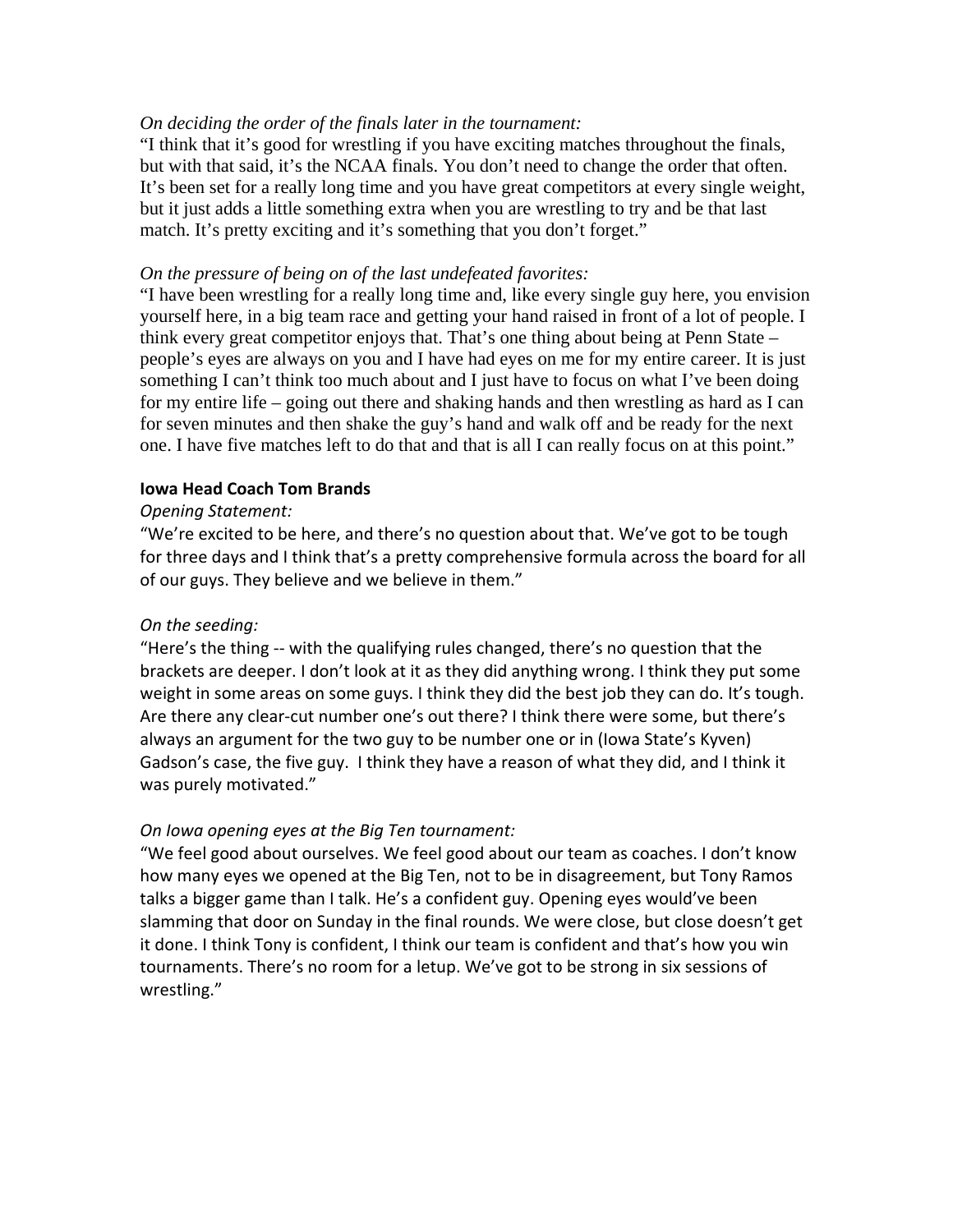## *On the amount of parity in Division I wrestling:*

"It's absolutely great for the sport and it's very exciting when you're a part of a program that's trying to be the best and you're challenged every week in the Big Ten and you go outside of the program to Stillwater or Edinboro or Ames, Iowa, or somewhere out west that's going to try to knock you off as well. I think it's very exciting and it heartens us to the battle. We love it."

## **Oklahoma Head Coach Mark Cody**

## *Opening Statement:*

"Nice to have this event here in Oklahoma. We're happy to be here. We've qualified eight, and it's nice for our fans to be able to not have to travel and come here. It's accessible, and we're just excited to be here and get ready to roll tomorrow."

## *On the seeding:*

"I think that when the seedings came out, I had people tell me 'Boy, you guys kind of got hammered on the seedings,' but I think the way we look at it you get the seed you get and then you prepare. That was our focus. I didn't really notice one way or the other. At the same time, with the new formula I'm sure they're probably tweaking things out. I don't think anything was intentional, but it would be nice to know the process. I think they try to be as fair as possible."

## *On what would be considered a success:*

"Like everybody else, you're never happy unless you're No. 1. To come out of here with a trophy, just particularly with some of the hard luck we've had this season and again, you don't see a coach say we've lost this match because we were hurt or banged up. With everybody being back in the lineup and being healthy, to come out of here with a trophy, I'd leave with a smile on my face."

# *On not determining finals order until Friday night:*

"At Big 12s, they decided to do that this year with the Howe and Perry match, and boy the atmosphere after that match was electric in the gym. It was just awesome. Unfortunately, we [Oklahoma] were on the losing end of it, but it was just a great idea to do that in the end, and I think the fans walk out feeling great instead of having that match even at 74 and then the next couple of matches roll around, and they're not as excited at the end. So I think it's a really great idea. It helps promote the sport and make it fan-friendly and more fun."

*On the difficulty of preparing for nationals with one day of conference championships:* "I agree (with OSU's John Smith). I would like a two-day event also. It would be nice to have a bigger conference. I think a two-day event coming in here, particularly two weigh-ins and the more tournament situations you can get into before the NCAAs and a lot of times with us trying to get in as many dual meets as we can during the season, sometimes it's not very feasible for that to happen. I agree; I would love for us to get in a two-day meet worked out."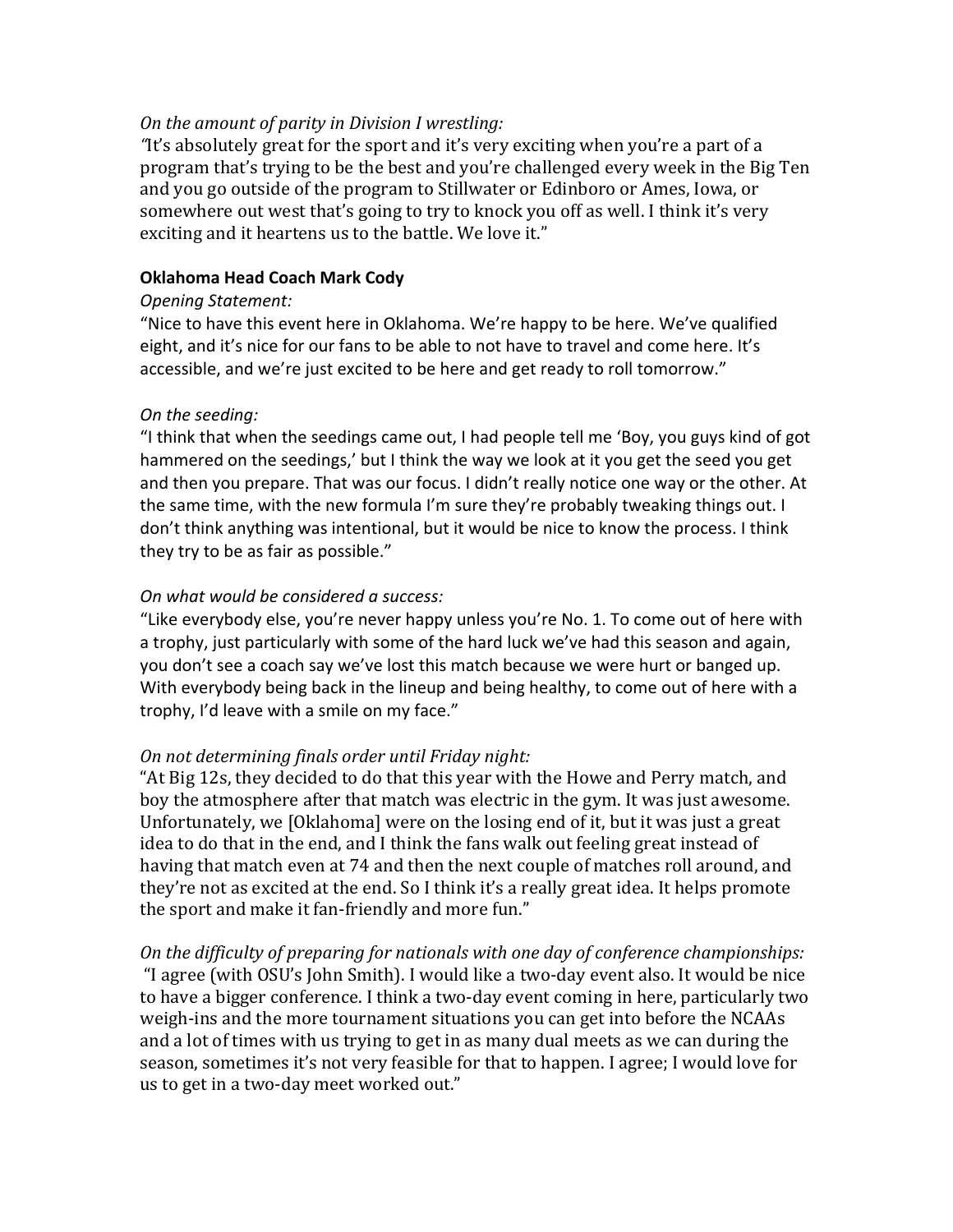## *On the amount of parity in Division I wrestling:*

"There's a lot of great coaches out there right now, a lot of great hires being made, and it surely is making things difficult. Of course, as Tom (Brands) mentioned, it's nice to be able to go out and wrestle other people outside of your conference that have very good teams. It gives you great competition. I think it's great for the sport. The more good coaches that we get out there, the better off we are. Right now you see, more than you ever have in the sport, a lot of coaches have figured out how to get their guys ready. They're out there recruiting and just doing a great job. It surely does a lot for our sport."

## **Minnesota Head Coach J Robinson**

## *Opening Statement:*

"I think it's pretty much the same for all the coaches in that this is the one thing we all look forward to as coaches and as competitors. What's going to happen is going to happen like every national championship we've ever been to. There's going to be a lot of highs and a lot of lows, but it's going to be fun for all the fans and everyone else."

## *On the start of the season:*

"I think that when we came back after the scuffle, we looked at in one way and it's just an anomaly that happens. I went to one tournament where the team lost 17 in a row and never won one and they've won national titles since there. You think it's an anomaly and then it happens twice, so we went back and changed some things this past week. I think we kind of lost our focus a bit, so there's some things we're going to do different in the next three days to try and rectify that."

# *On the seeding:*

"The thing that I would want to know more than anything else is, I believe in transparency. I think the Big Ten coaches do a great job because we rank it and then we put it up and see how everybody ranked it. I think the committee and the people who do it owe an explanation to why it's done. If it isn't done the right way we can't correct it. I think it needs to be transparent. I don't understand how (Iowa State's) Kyven Gadson is a five. All through the year you're looking at who has wrestled and one tournament he doesn't lose. I think that's the most glaring one. I think there's an explanation owed to the coaches and the people so you can see if it's really valid. Not to know it, that's the question I really have."

# *On not determining finals order until Friday night:*

"I'd say the same thing. If you look at anything that you do, you always save the best for last; wrestling shouldn't be any different. In the arts, the best artist sings at the end, and that's what everybody stays around to watch. That's what we want and we want them involved. I think it's a great idea."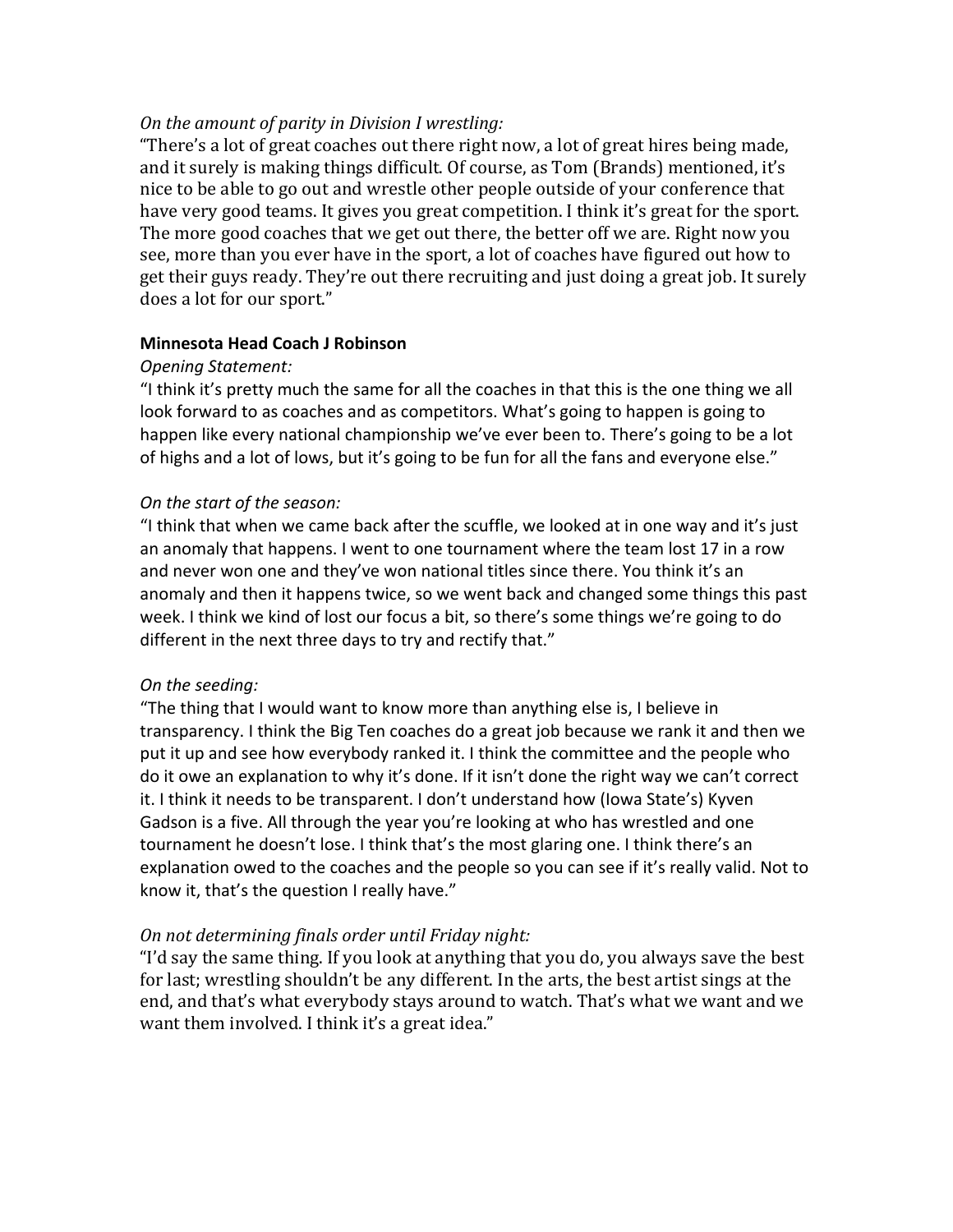## *On why the same format is not used in dual matches:*

"I don't know if you can by NCAA rules. You either have to draw, I might be wrong here, but you either have to draw or start at 125. I don't think you have—I'm not sure of the rule, you'd have to ask these guys here."

## *On the amount of parity in Division I wrestling:*

"I think a lot of it has to do with perspective. I think like a lot of things in wrestling; it depends on how far you go back. Just being old, these guys get tired of hearing it; you've seen it 10 years ago, 15 years ago. It kind of ebbs and flows; there's a lot of parity, then it goes away for a little bit, then it comes back. Regardless of what it does, it is good. We had a little meeting with some of the coaches this morning, and we were talking about some other things and one of the things that John said is that the parity does good because whether you win or lose, you get people talking. When you get people talking, they get engaged and when they get engaged, they pull other people into the conversation. That is a very big plus for wrestling, that the more things that are happening around the country, especially with technology, everybody's watching who's getting beaten, what it'll do to the seeds. It gets people to talk and when they talk, it grows. I see it as a huge plus for wrestling."

## **Penn State's Cael Sanderson**

## *Opening Statement:*

"Just like everyone else, we're excited and grateful for this opportunity. Definitely think we're ready to go but we'll find that out over the next three days. I think this is the best wrestling event of the year, every year and we're happy to be here."

## *Coach Sanderson on the seeding:*

"It is what it is at this point. You've got to win five matches, some have to win six to be a champion, and that's what we're focused on. It's not a time for us to worry about how things happen. If you look at all the weight classes there were definitely strange seeds, but I don't know why that is but you have to make do."

## *On not determining finals order until Friday night:*

"I think it makes sense. They're following the models of other combat sports, obviously boxing and MMA, and why not? The sport had great success with it last year." 

## *On the amount of parity in Division I wrestling:*

"I agree, I think the parity is great. It takes time. Not too long ago, I think you only had three teams with a chance to win. Now, I think there are 10 or 15 that think they can win and have the resources to do so. It takes time. I think that something we should do as a sport is to continue to create parity. There's a vast difference between the top 10 and the bottom 10. Parity is definitely strength for our sport."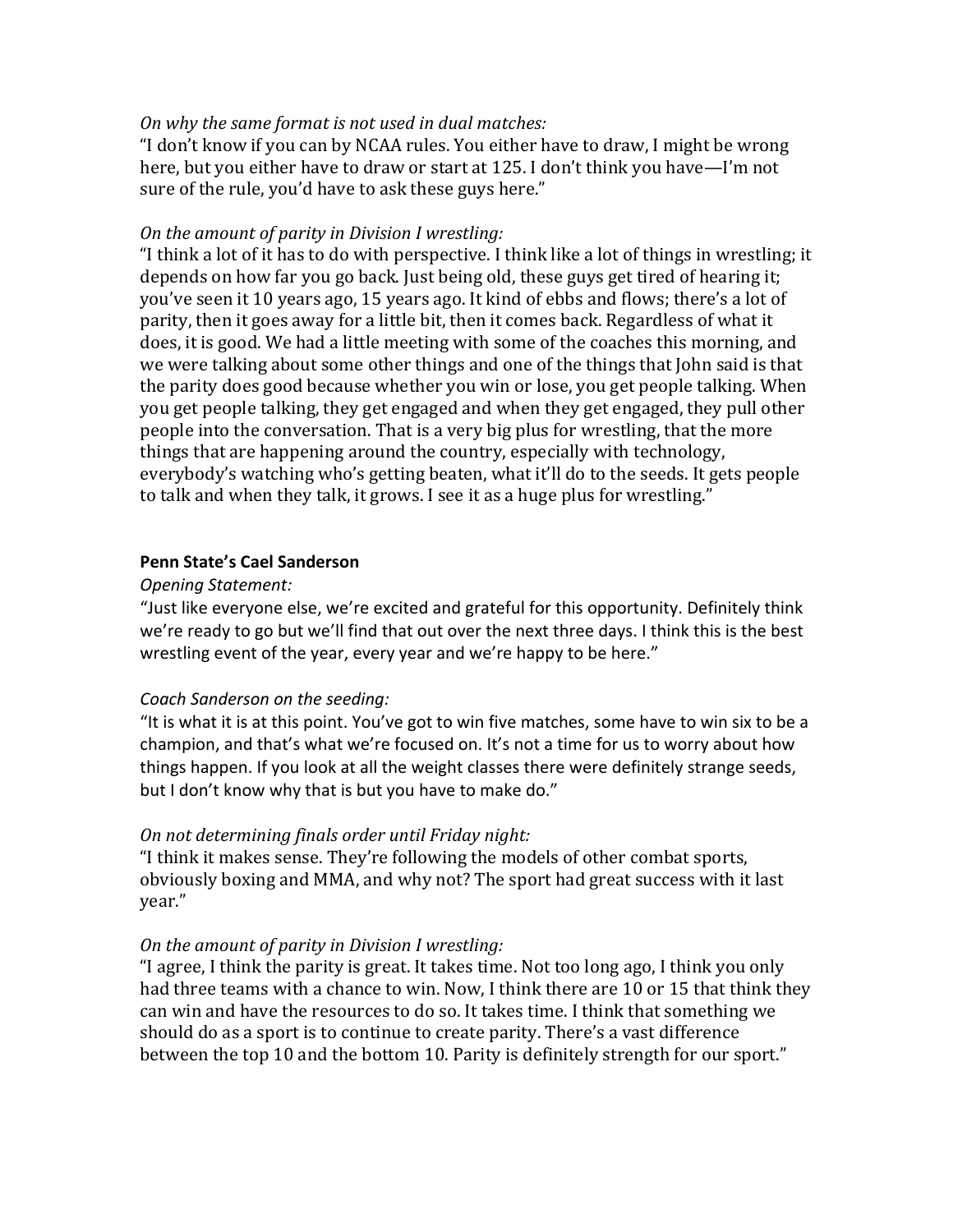## O*n his initial reaction to the draws:*

"I didn't think anything of it. I got some emails about it; you guys forwarded it to me, just so I was aware of them. It's the national tournament; you have to be good wrestlers to win the nationals. You could pick your draw and not wrestle anyone tough ever, but it's just not the reality of it. I don't think it's a big deal. The team that scores the most points wins, same thing with every match. It's a simple sport, simple philosophy. Everybody has tough draws. The other thing too, you motivate people by challenging them. You motivate people by challenging them. You challenged us, so thank you."

## **Oklahoma State's John Smith**

## *Opening Statement:*

"We're excited. Like Mark (Cody) said, driving down the road here makes it real easy for us. Sometimes that translates into great wrestling. We have to get focused, and we have to wrestle our best three days that we've wrestled all year. I do believe we'll see that out of our team. We're excited about being here and wrestling some of our best. It was a great season for wrestling. I can't remember a season like this. Obviously a lot of things went good and some went wrong but it created a great season as we head into nationals here."

## *On the seeding:*

"What do you judge it by? Do you judge it by the Internet and who's rankings are on (there). I think they did their homework and probably one or two guys. What'd they seed, 16? One hundred and sixty athletes, there's probably a few that could have went either way. Overall, I looked at it and it looks pretty good. From the standpoint of people who didn't like their seeds, they're looking at someone who's doing the seeding who really didn't do their homework."

# *On his team's effort in the tournament:*

"Well, for us I think that we're going to have to make sure that our strong guys perform well, and then we're going to have to have some guys that aren't ranked very well right now, come through. I do believe that, as Tom [Brand] was saying, they're deep brackets and deep may mean that 16 or 17 guys that can come through and find a place in the top eight. That's what we're going to have to do. We have several guys that are ranked from 10 to 16 and you're not going to win unless several of those guys finish one through eight. For us, I do believe we're going to see our best wrestling. We could wrestle really well and not win, or we can wrestle great and give ourselves a chance. I think that's what we did last year; we wrestled great and gave ourselves a chance."

# *On not determining finals order until Friday night:*

"I think it's a great idea, I think we ought to continue to do it. There's highlight matches, and we need to try to expose those highlight matches at the right time."